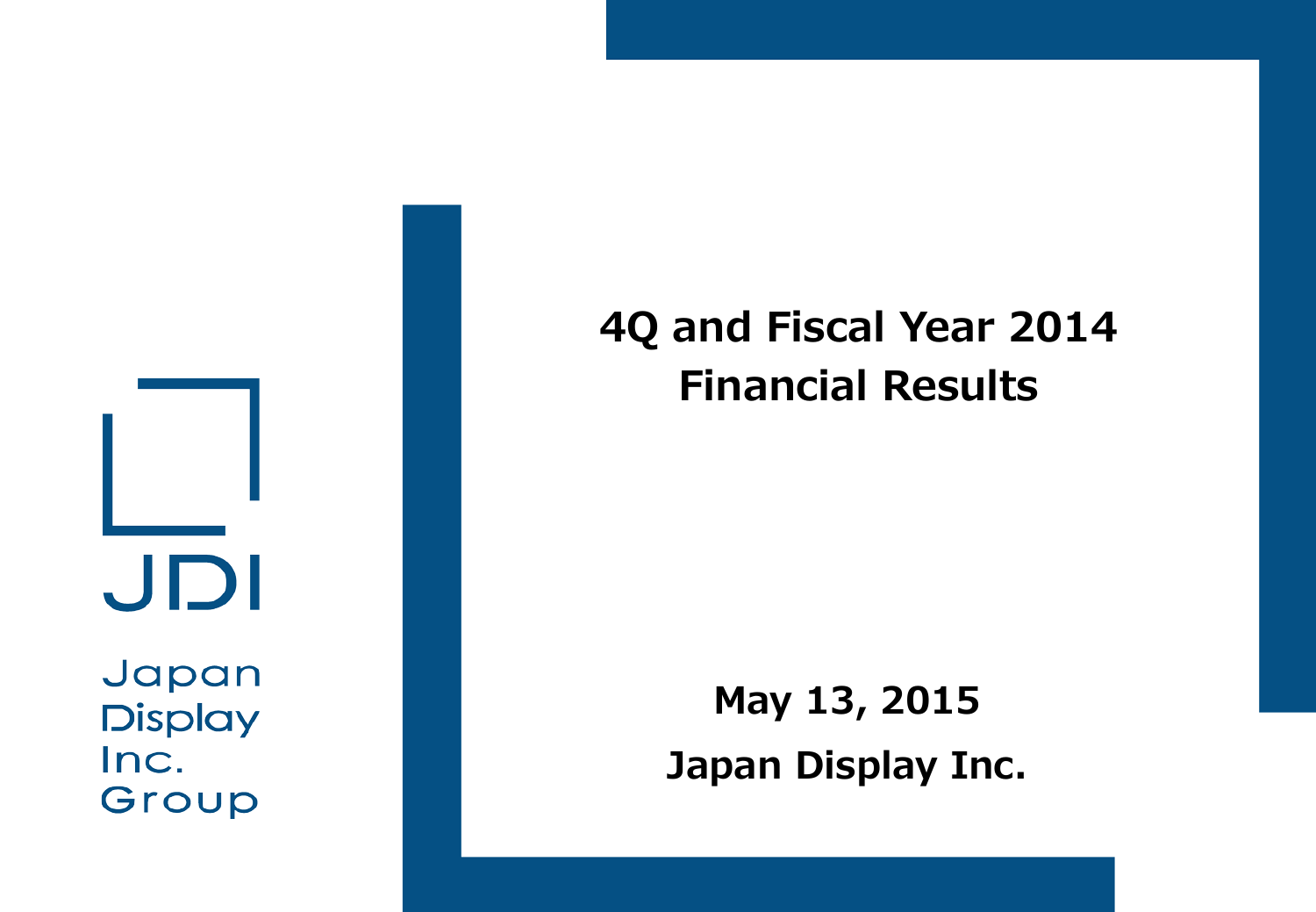## **1. 4Q and FY 2014 Financial Results**

# **2. Outlook for 1Q-FY 2015 & Medium-term Management Goals**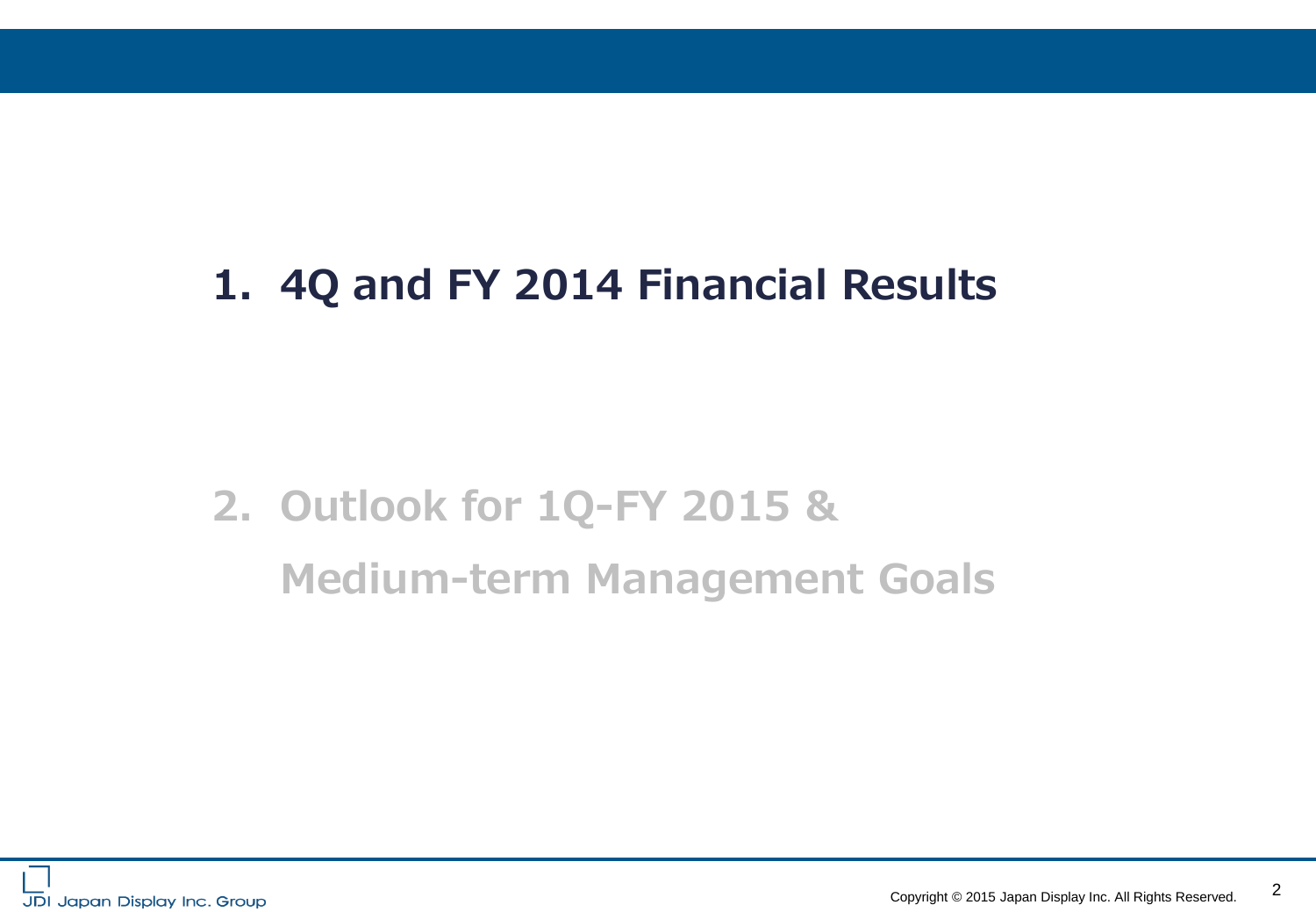■ Solid display demand for high-end smartphones, mainly from our largest customer and China/other Asia, led to  $2^{nd}$  highest sales & op. income ( $1^{st}$  was 3Q14). Although op. income remained above 10 billion yen, 4Q contribution margin improved less than expected due to product mix deterioration, putting earnings just under forecast.

| Net sales        | Y232.6bn (+76% YoY) |
|------------------|---------------------|
| Operating income | Y10.7bn (+95% YoY)  |

- Mobara G6 & Nomi G5.5 continued to operate at almost full capacity; G6 has reached planned capacity of 50K sheets/mo.
- Sales ratio of Pixel Eyes<sup>™</sup> to China/other Asia smartphone makers reached more than 60%. High-res WQHD shipments delayed for customer reasons (chip set & material delays).
- Free cash flow positive for 2<sup>nd</sup> consecutive quarter; continued net cash.
- Announced plan for new fab in Hakusan City, Ishikawa Prefecture, Japan.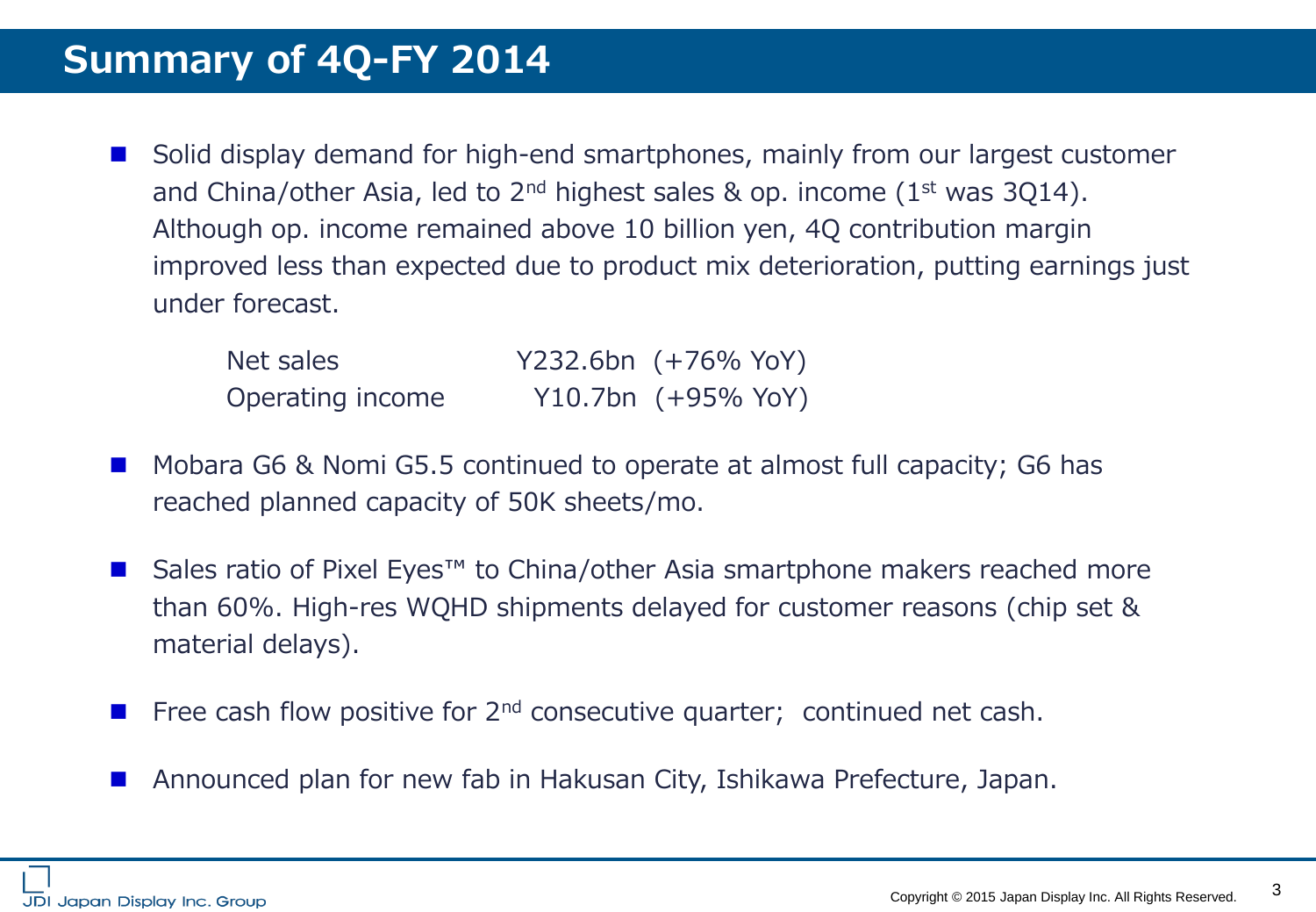| a a s | 2H: Net sales    | Y483.7bn |
|-------|------------------|----------|
|       | Operating income | Y25.4bn  |
|       | Ordinary income  | Y24.3bn  |
|       | Net income       | Y15.5bn  |

 Net sales, operating income & ordinary income were best-ever for half-year results; V-shaped recovery from 1H losses

- Full term: net sales of Y769.3bn (up Y154.7bn or 25% YoY) Big rise in shipments to major customer; sales to China customers up 2.4 times YoY to approx. Y160.0bn.
- Full term: op. income of Y5.1bn and ordinary income of Y1.9bn, but net loss of Y12.3bn due to loss on Fukaya Plant closure & extraordinary loss on provision for doubtful accounts/other.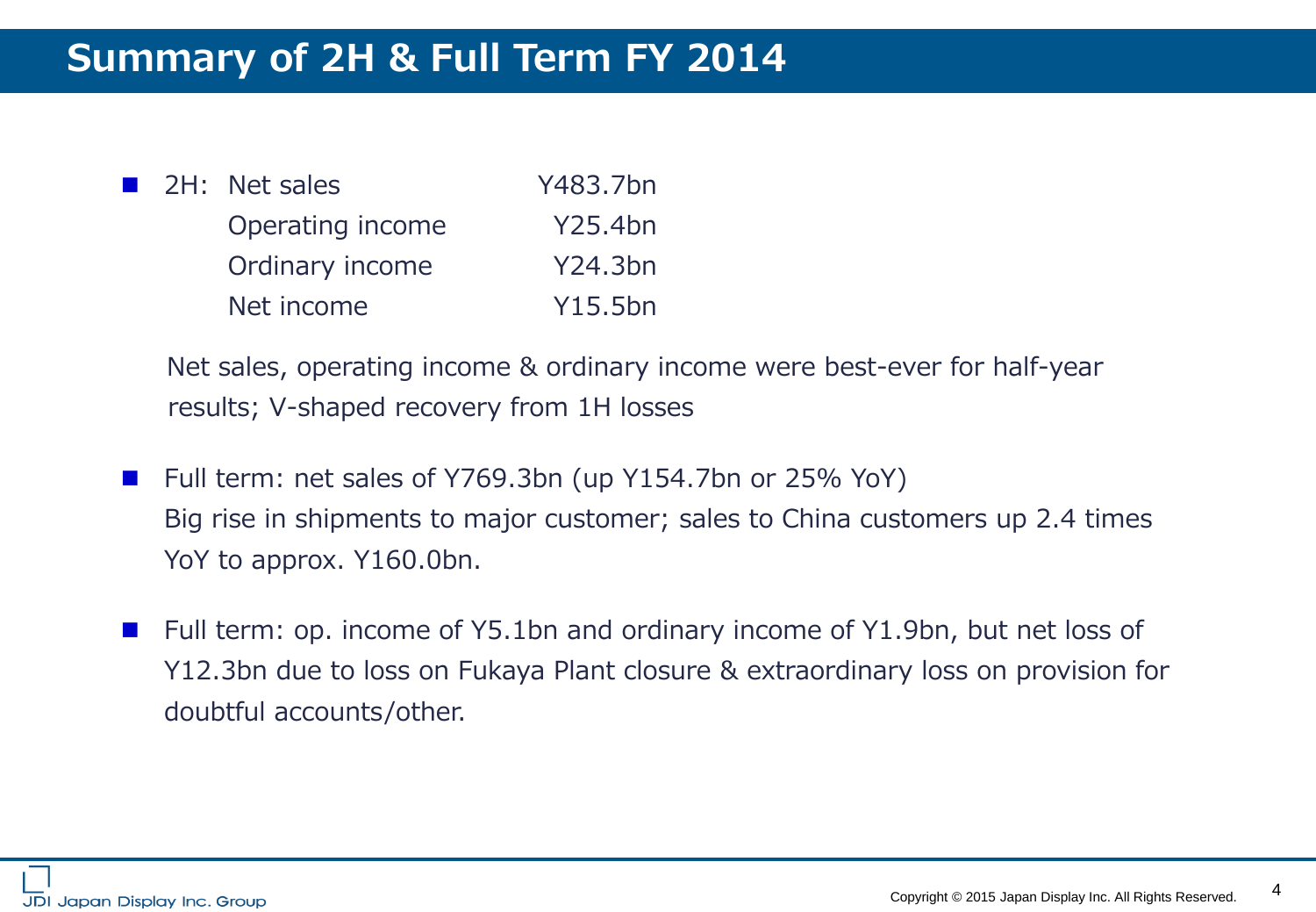## 4**Q-FY 2014 Financial Results**

|                             |         |         |             |         | (Billion yen) |
|-----------------------------|---------|---------|-------------|---------|---------------|
|                             | 4Q-FY14 | 4Q-FY13 | YoY Chg.    | 3Q-FY14 | QoQ Chg.      |
| <b>Net sales</b>            | 232.6   | 131.8   | $+76.4%$    | 251.1   | $-7.4%$       |
| Cost of sales               | 207.5   | 116.2   |             | 224.4   |               |
| Gross profit                | 25.1    | 15.7    | $+60.0%$    | 26.7    | $-6.2%$       |
|                             | 10.8%   | 11.9%   |             | 10.6%   |               |
| SG&A                        | 14.4    | 10.2    |             | 12.0    |               |
| Operating income            | 10.7    | 5.5     | $+94.6%$    | 14.7    | $-27.2%$      |
|                             | 4.6%    | 4.2%    |             | 5.9%    |               |
| Non-operating profit (loss) | (4.7)   | (5.1)   |             | 3.6     |               |
| Ordinary income             | 6.0     | 0.4     | $+1,281.0%$ | 18.3    | $-67.1%$      |
|                             | 2.6%    | 0.3%    |             | 7.3%    |               |
| Extraordinary income (loss) | (9.1)   | 0.0     |             | 1.1     |               |
| Net income (loss)           | (3.6)   | 0.4     |             | 19.2    |               |
|                             | $-1.6%$ | 0.3%    |             | 7.6%    |               |
| <b>EBITDA</b>               | 29.5    | 23.4    | $+26.0%$    | 32.0    | $-7.7%$       |
|                             | 12.7%   | 17.8%   |             | 12.7%   |               |
| Depreciation & amortization | 18.9    | 18.0    | 4.7%        | 17.4    | 8.9%          |
| R&D expenses                | 5.2     | 3.5     | 47.8%       | 3.3     | 56.8%         |
| Avg. FX rate (JPY/USD)      | 119.2   | 102.8   |             | 114.4   |               |
| Mobile Category sales ratio | 82.8%   | 75.6%   |             | 84.4%   |               |
| Unit shipments              |         |         | 48.0%       |         | 0.0%          |
| <b>Blended ASP</b>          |         |         | 22.0%       |         | $-7.0%$       |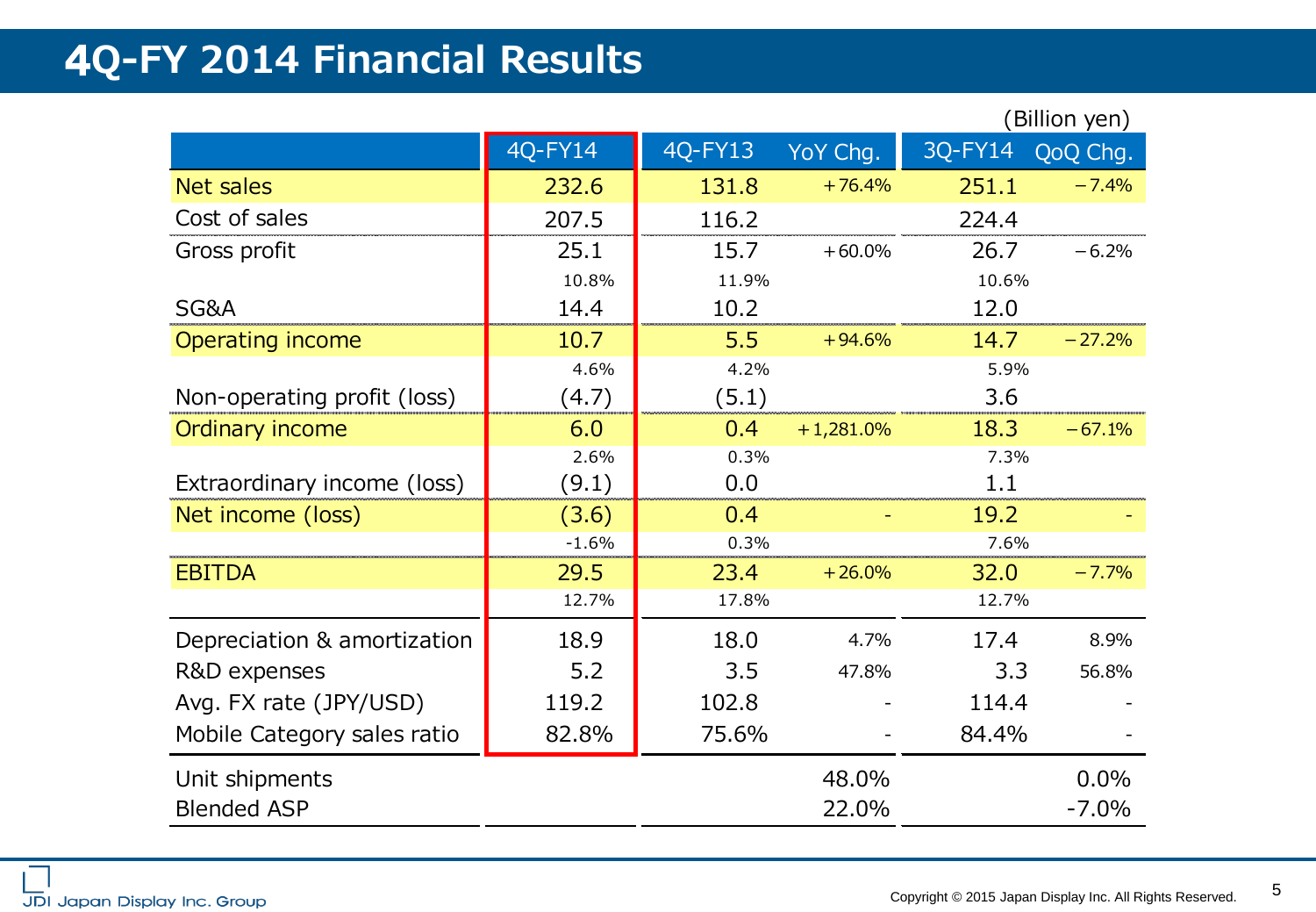## **Quarterly Results of Operations**

#### Quarterly Results (Billion yen)

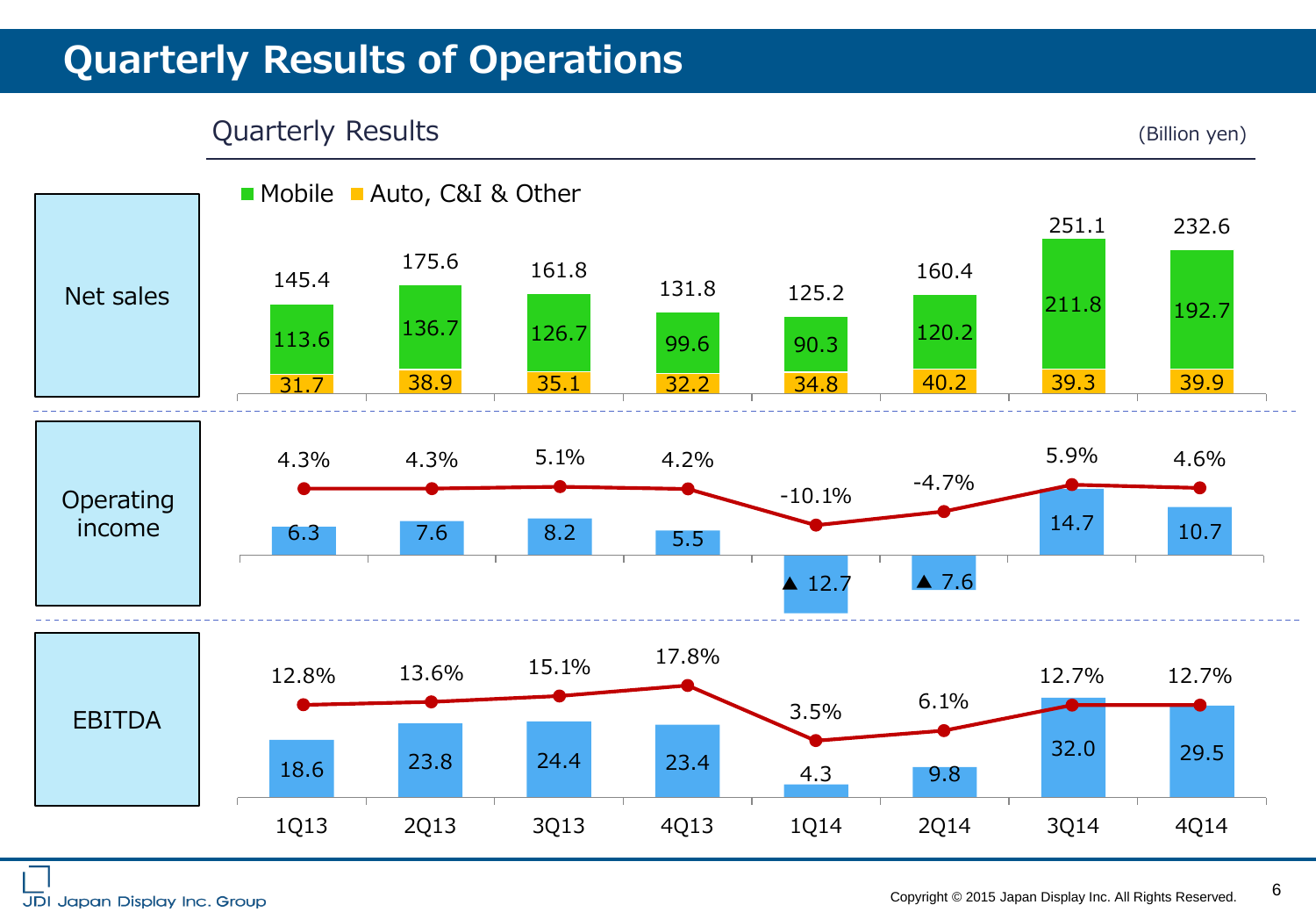## **4Q-FY 2014 Operating Income Analysis**

### **Operating Income Analysis (YoY)**



**Note**: JDI's ASP rose YoY mainly due to higher shipments of larger size display panels and display modules with cover glass. However, a same-product comparison shows selling prices fell YoY in the 3Q, resulting in an overall negative earnings impact.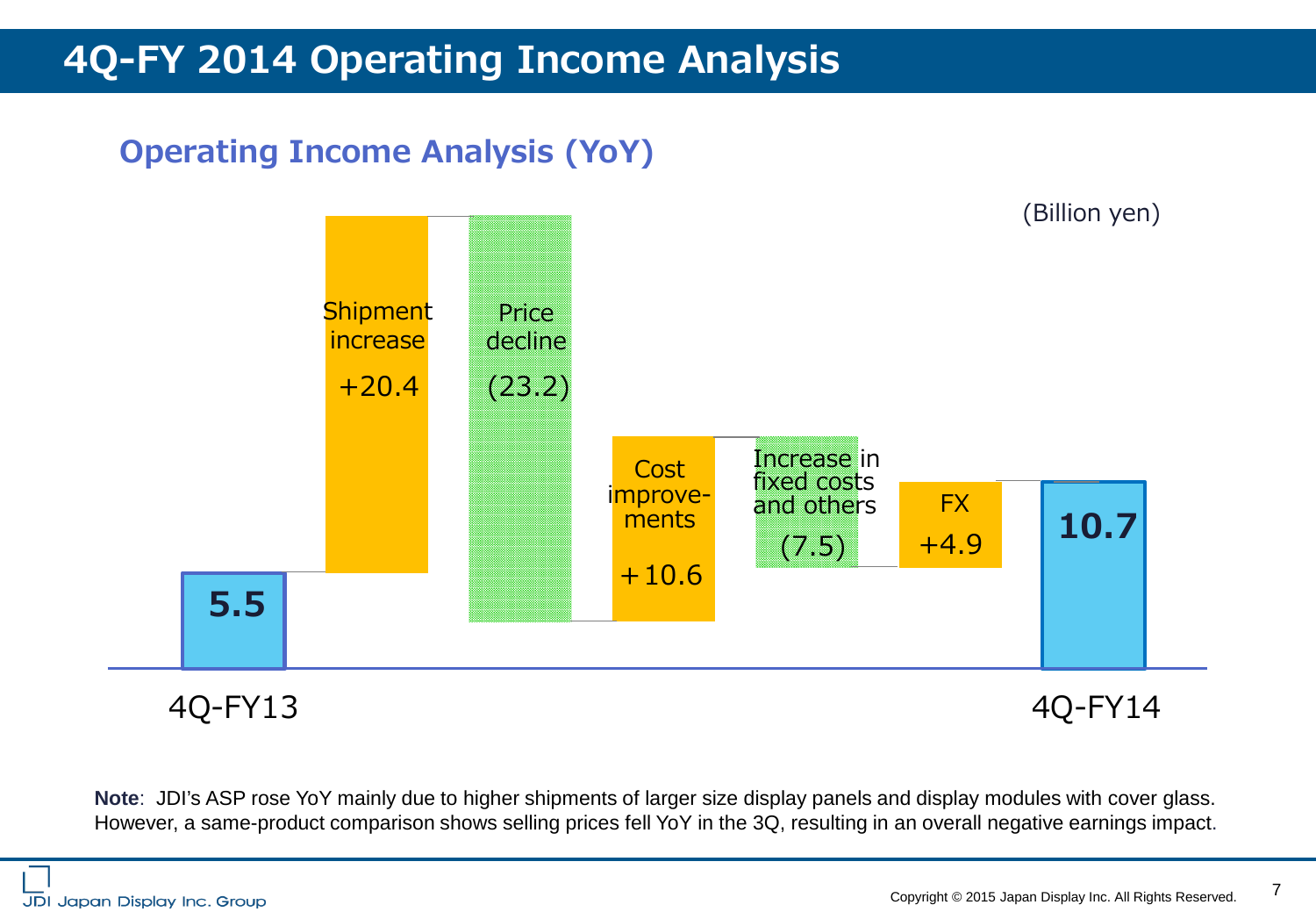### **FY 2014 Financial Results (vs. Nov. 13 Forecast)**

2H showed a V-shaped recovery from 1H: big jump in net sales, better product mix, Mobara G6 line reaching 50K sheets/mo., weak yen benefits etc.

|                             |         |         |             |                         | (Billion yen) |
|-----------------------------|---------|---------|-------------|-------------------------|---------------|
|                             | 1H-FY14 | 2H-FY14 | <b>FY14</b> | <b>FY14</b><br>Forecast | Chq.          |
| Net sales                   | 285.6   | 483.7   | 769.3       | 740.0                   | $+29.3$       |
| Operating income            | (20.3)  | 25.4    | 5.1         | 6.5                     | (1.4)         |
| Ordinary income             | (22.5)  | 24.3    | 1.9         | 1.5                     | $+0.4$        |
| Net income (loss)           | (27.8)  | 15.5    | (12.3)      | (12.1)                  | (0.1)         |
| <b>EBITDA</b>               | 14.2    | 61.5    | 75.7        | 77.1                    | (1.4)         |
| R&D expenses                | 7.5     | 8.5     | 16.0        | 20.4                    | (4.4)         |
| Depreciation & amortization | 34.6    | 36.3    | 70.9        | 70.6                    | $+0.3$        |
| Capital investment          | 48.2    | 60.2    | 108.4       | 95.0                    | $+13.4$       |
| Avg. FX rate (JPY/USD)      | 103.0   | 116.7   | 109.8       | 105.0                   |               |
| Mobile Category sales ratio | 73.7%   | 83.6%   | 79.9%       | 81.0%                   |               |

Capex: Due to partial payment made for new Ishikawa Plant capex in 4Q14 the FY 2014 capex came in above the Nov. 13 forecast.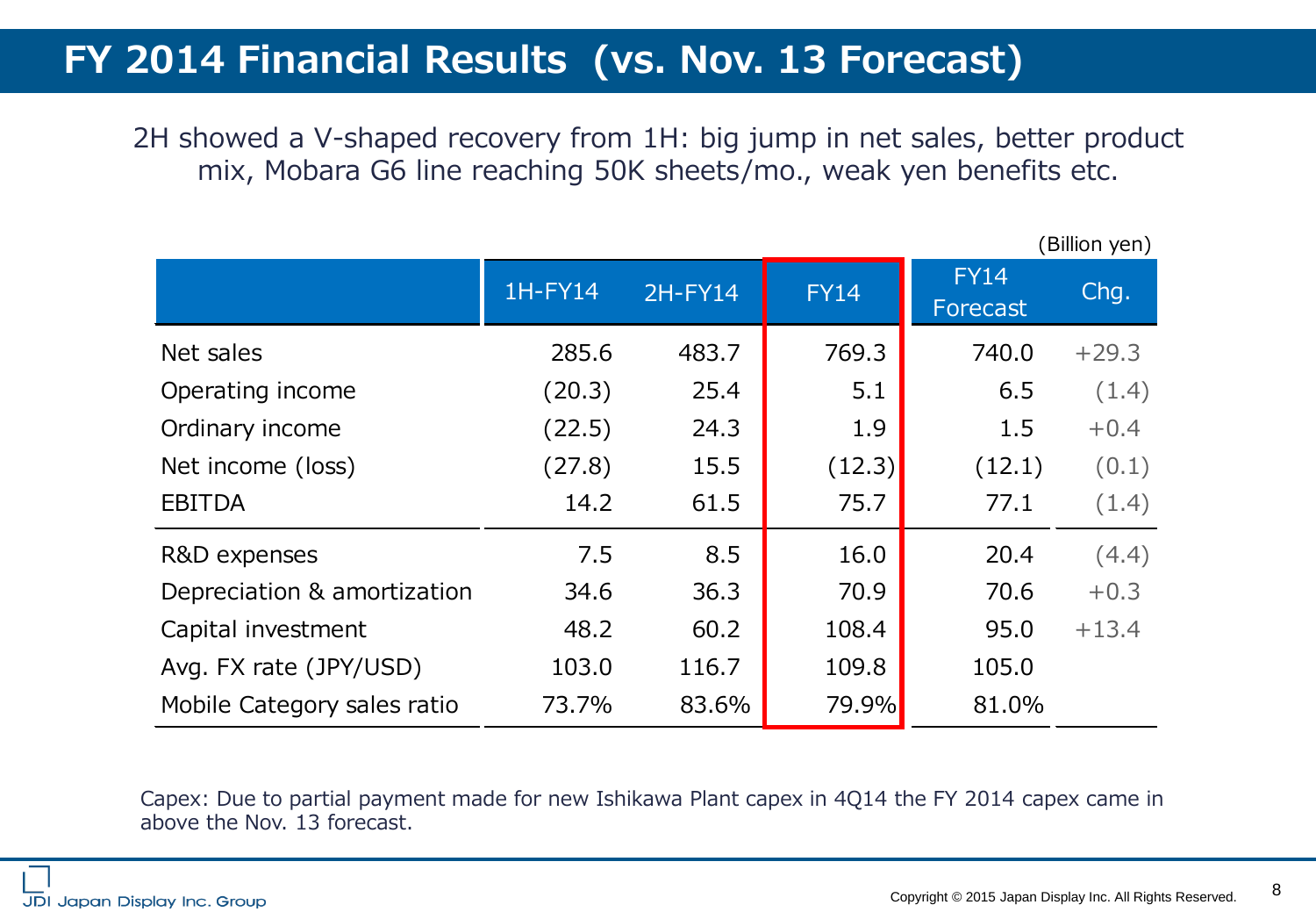## **FY 2014 Consol. Financial Results (YoY)**

Strong customer base led to larger sales. 2H was improved but 1H losses (due to demand & price declines, etc.) resulted in lower full-term earnings

|                             |             |             |          | Billion yen) |
|-----------------------------|-------------|-------------|----------|--------------|
|                             | <b>FY14</b> | <b>FY13</b> | YoY Chg. |              |
| Net sales                   | 769.3       | 614.6       | $+154.7$ | $+25.2%$     |
| Cost of sales               | 713.6       | 543.3       | $+170.3$ |              |
| Gross profit                | 55.7        | 71.3        | (15.6)   | $-21.8%$     |
|                             | 7.2%        | 11.6%       | $-10.1%$ |              |
| SG&A                        | 50.6        | 43.7        | $+6.9$   |              |
| Operating income            | 5.1         | 27.6        | (22.5)   | $-81.4%$     |
|                             | 0.7%        | 4.5%        | $-14.5%$ |              |
| Non-operating profit (loss) | (3.3)       | (8.6)       | $+5.3$   |              |
| Ordinary income             | 1.9         | 19.1        | (17.2)   | $-90.2%$     |
|                             | 0.2%        | 3.1%        | $-11.1%$ |              |
| Extraordinary income (loss) | (10.1)      | (2.3)       | (7.8)    |              |
| Net income                  | (12.3)      | 33.9        | (46.2)   |              |
|                             | $-1.6%$     | 5.5%        | $-29.8%$ |              |
| <b>EBITDA</b>               | 75.7        | 90.3        | (14.6)   | $-16.1%$     |
|                             | 9.8%        | 14.7%       | $-9.4%$  |              |
| R&D expenses                | 16.0        | 15.7        | $+0.2$   | 1.5%         |
| Depreciation & amortization | 70.9        | 64.2        | $+6.7$   | 10.4%        |
| Capital expenditure         | 108.4       | 121.5       | (13.0)   | $-10.7%$     |
| Avg. FX rate (JPY/USD)      | 109.8       | 100.2       |          |              |
| Mobile Category sales ratio | 79.9%       | 77.6%       |          |              |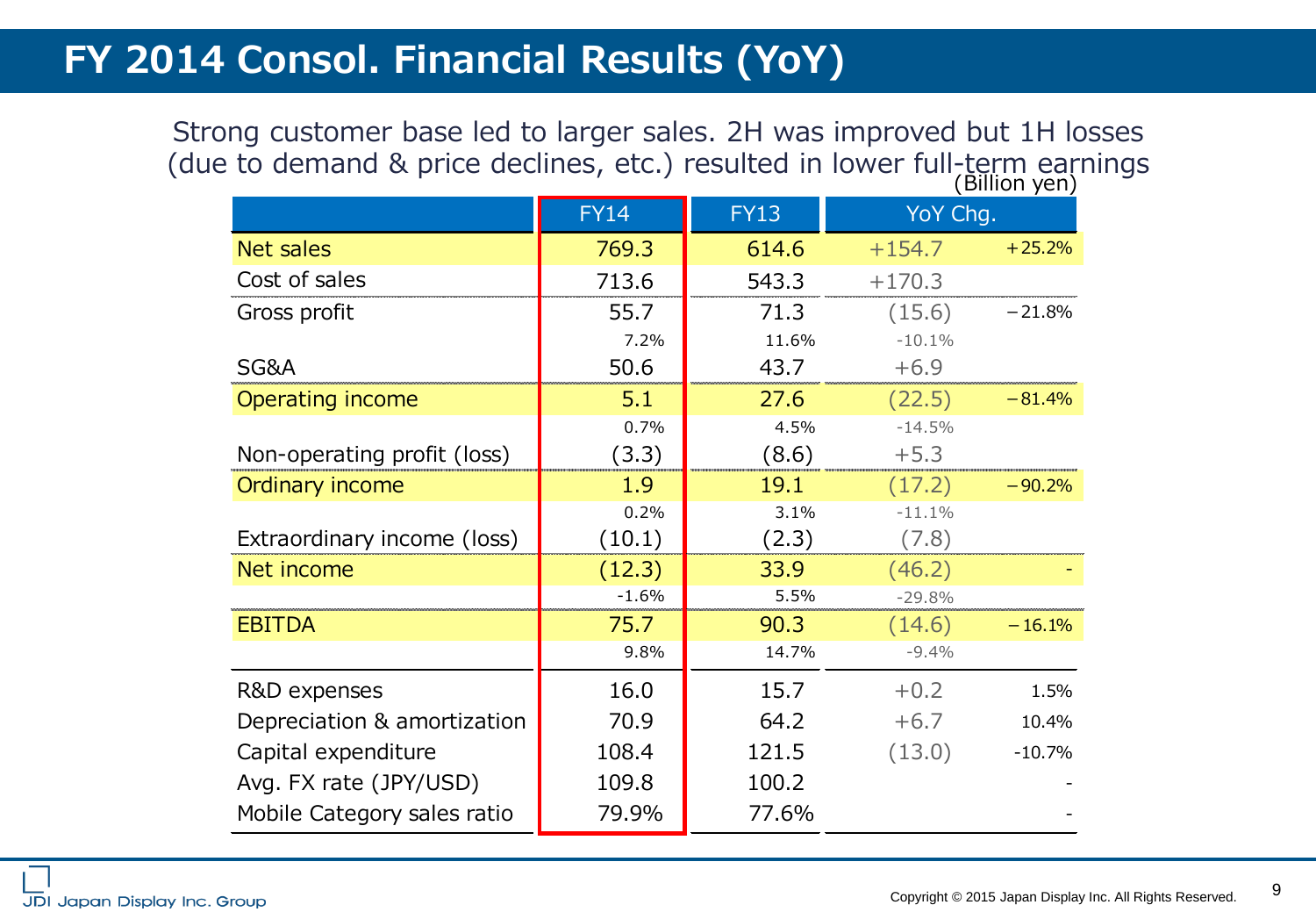### **Consolidated Balance Sheet**

#### Net debt to equity ratio improved QoQ, days in inventory slightly increased

|                               |         |         | (Billion yen) |
|-------------------------------|---------|---------|---------------|
|                               | 3/2015  | 12/2014 | 3/2014        |
| Cash and deposits             | 94.6    | 89.1    | 141.4         |
| Accounts receivable           | 144.1   | 159.6   | 97.1          |
| Other receivables             | 62.8    | 78.6    | 23.4          |
| Inventories                   | 113.4   | 109.7   | 90.6          |
| Total current assets          | 436.7   | 463.4   | 378.5         |
| Property, plant and equipment | 348.9   | 356.4   | 343.8         |
| <b>Total assets</b>           | 831.6   | 858.1   | 759.0         |
| Accounts payable              | 197.1   | 221.2   | 101.6         |
| Interest-bearing debt         | 83.5    | 86.6    | 102.5         |
| Advance payments              | 65.3    | 52.1    | 66.8          |
| <b>Total liabilities</b>      | 429.0   | 452.2   | 353.8         |
| Total net assets              | 402.6   | 406.0   | 405.1         |
| Shareholders' equity ratio    | 48.2%   | 47.1%   | 53.3%         |
| Net debt to equity ratio      | $-2.8%$ | $-0.6%$ | $-9.6%$       |
| Merchandise and finished good | 12      | 12      | 17            |
| Work in process               | 21      | 18      | 33            |
| Raw materials and supplies    | 11      | 9       | 12            |
| Days in inventory             | 44      | 39      | 62            |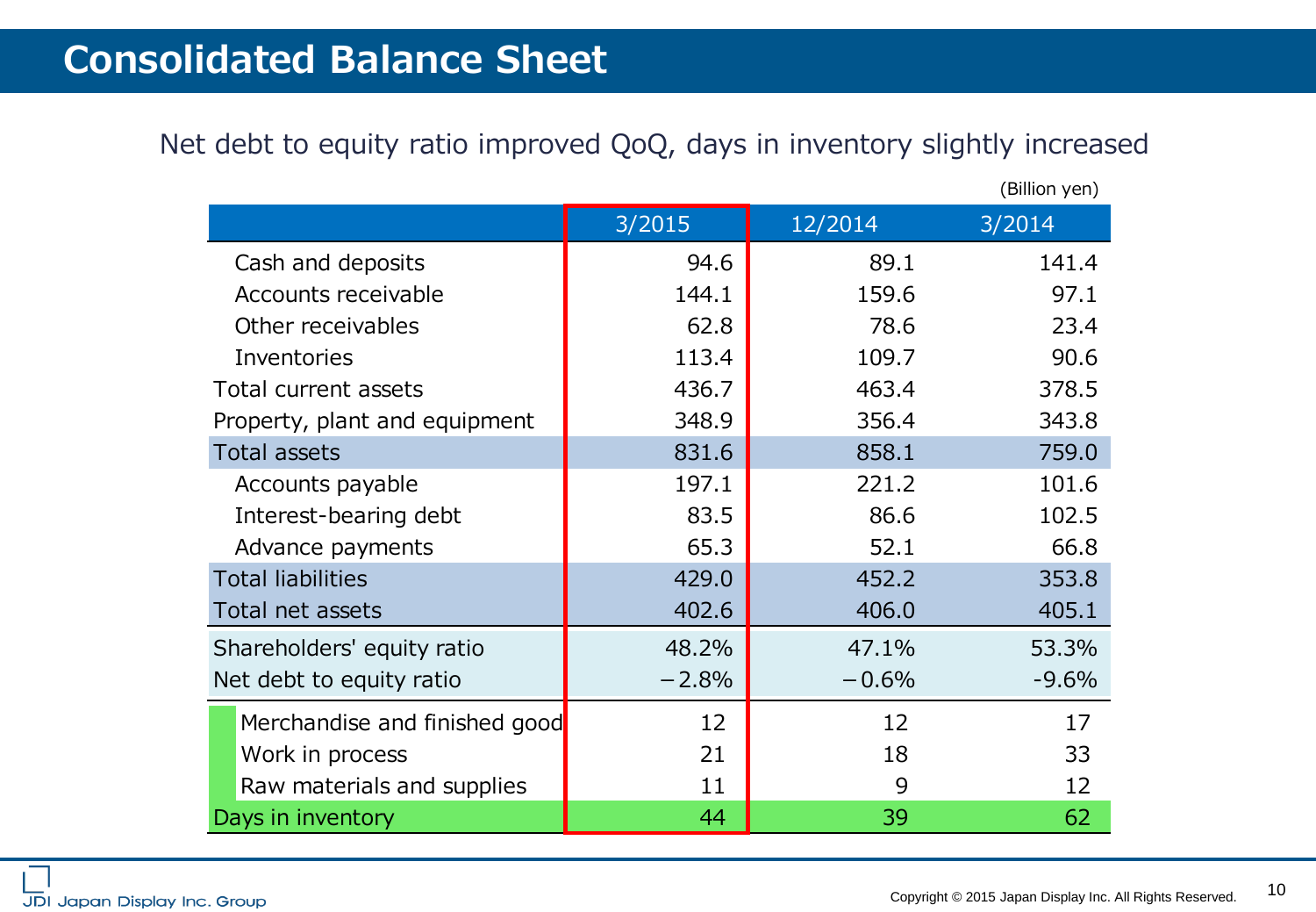#### Free cash flow positive for 2<sup>nd</sup> consecutive quarter. Partial receipts for Hakusan Plant capex in 4Q-FY14

|                                                               |         |             | (Billion yen) |
|---------------------------------------------------------------|---------|-------------|---------------|
|                                                               | 4Q-FY14 | <b>FY14</b> | <b>FY13</b>   |
| Income before income taxes                                    | (3.1)   | (8.3)       | 16.7          |
| Depreciation and amortization                                 | 18.9    | 70.9        | 64.2          |
| Working capital <sup>(1)</sup>                                | 1.0     | (1.5)       | (15.8)        |
| Decrease in advance receipts                                  | 13.2    | (1.5)       | (19.9)        |
| Cash flow from operating activities                           | 44.9    | 73.3        | 39.7          |
| Acquisitions of property and equipment                        | (38.0)  | (108.4)     | (121.5)       |
| Cash flow from investing activities                           | (33.9)  | (96.3)      | (122.9)       |
| Cash flow from financing activities                           | (4.5)   | (25.0)      | 152.0         |
| Foreign currency exchange effect on cash and cash equivalents | (0.8)   | 1.2         | 2.8           |
| Beginning balance, cash and equivalents                       | 89.1    | 141.4       | 23.5          |
| Increase in cash and equivalents                              | 5.6     | (46.7)      | 71.5          |
| Increase in cash and equivalents resulting from merger        |         |             | 46.3          |
| Ending balance, cash and equivalents                          | 94.6    | 94.6        | 141.4         |
| Free cash flow $(2)$                                          | 11.0    | (23.0)      | (83.2)        |

(1) Working capital =  $+$  Accounts receivable + Inventories + Accounts payable + Other receivables (2) Free cash flow = Cash flow from operating activities + Cash flow from investing activities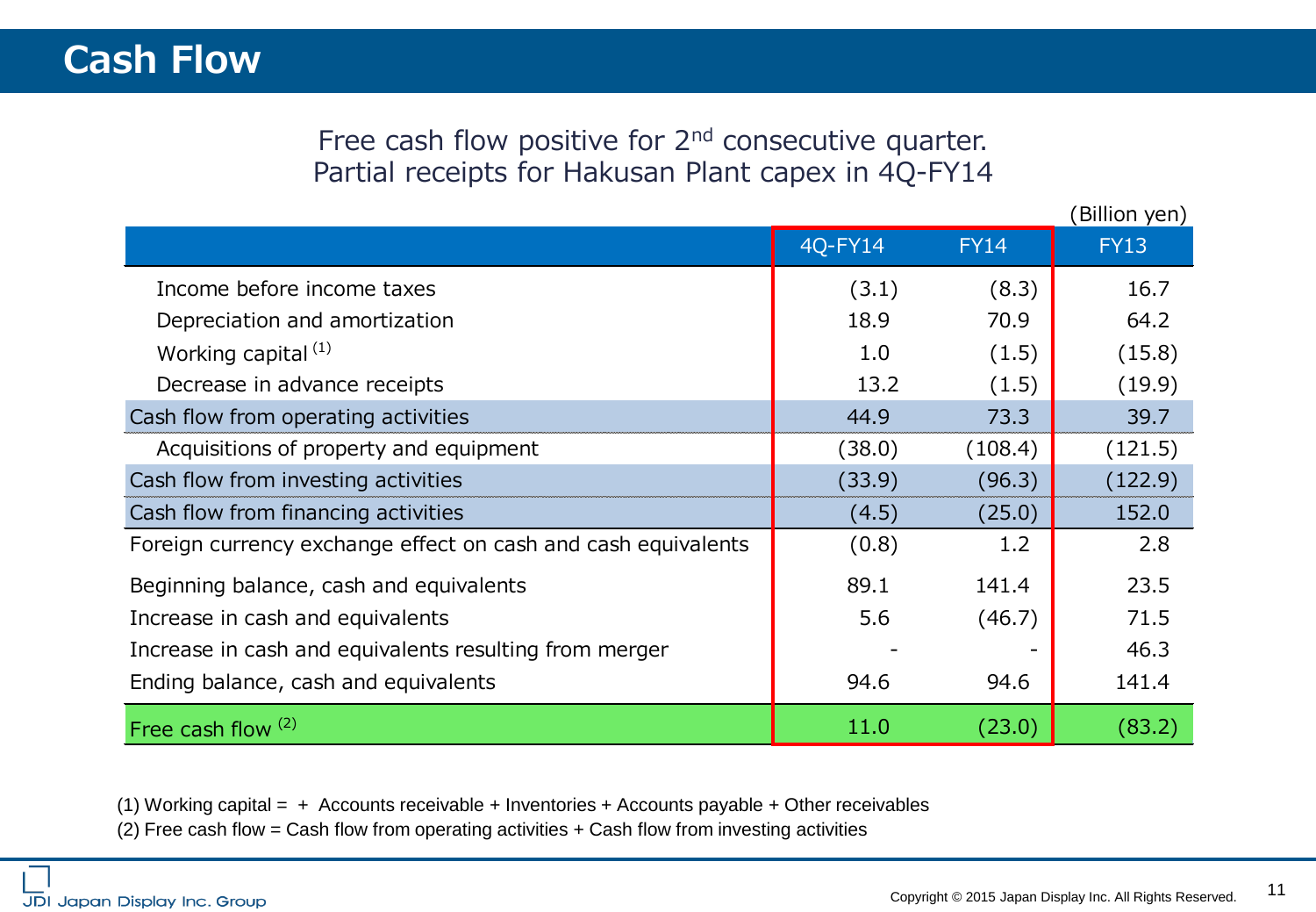## **1. 4Q and FY 2014 Financial Results**

## **2. Outlook for 1Q-FY 2015 & Medium-term Management Goals**

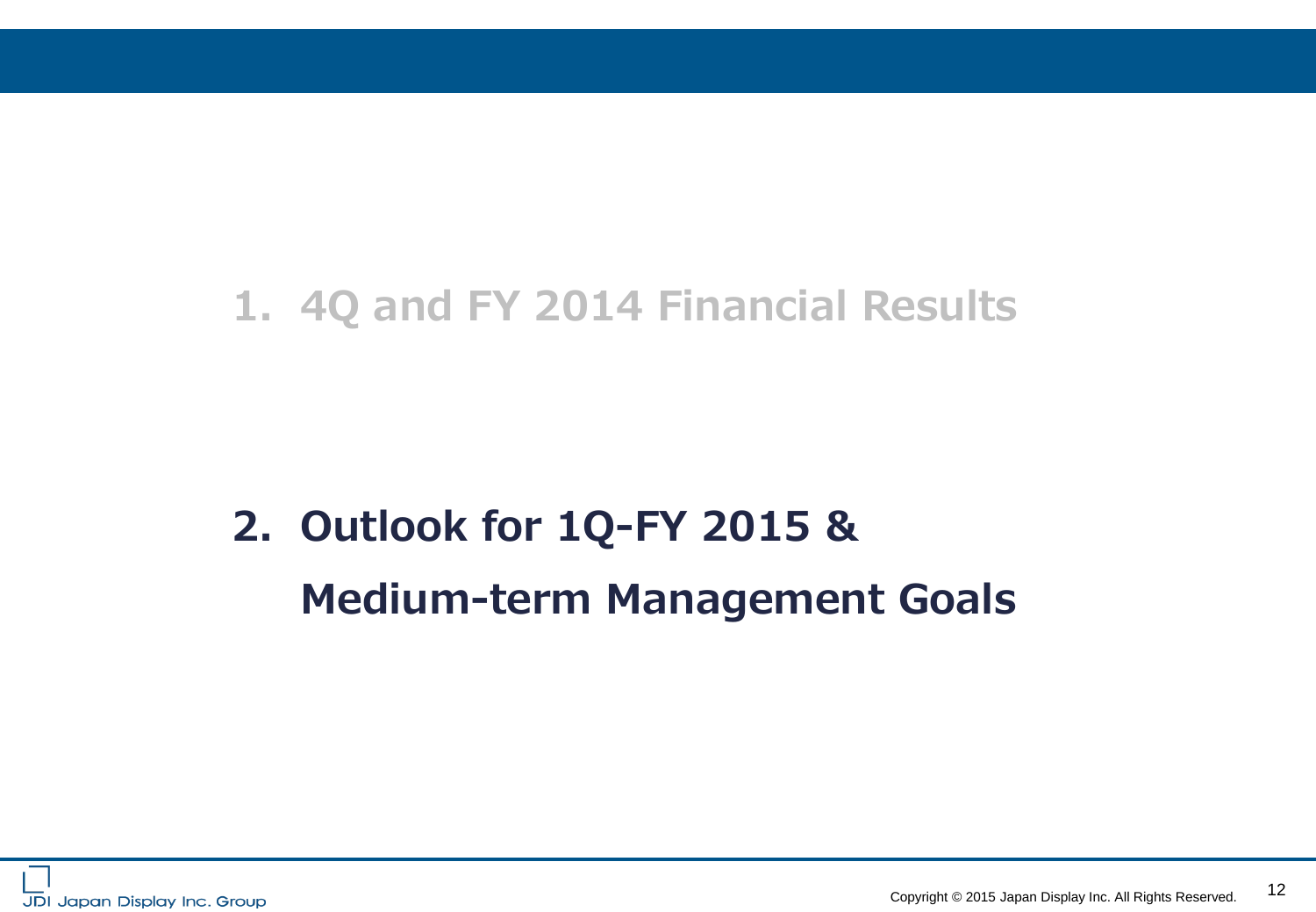## **Quarterly Sales by Product Category and Sales Region**



FY 2014 sales to China up 2.4x YoY to Y160.0bn. FY 2015 goal: up more than 1.5x.

Demand from large customer and other regions expected to remain strong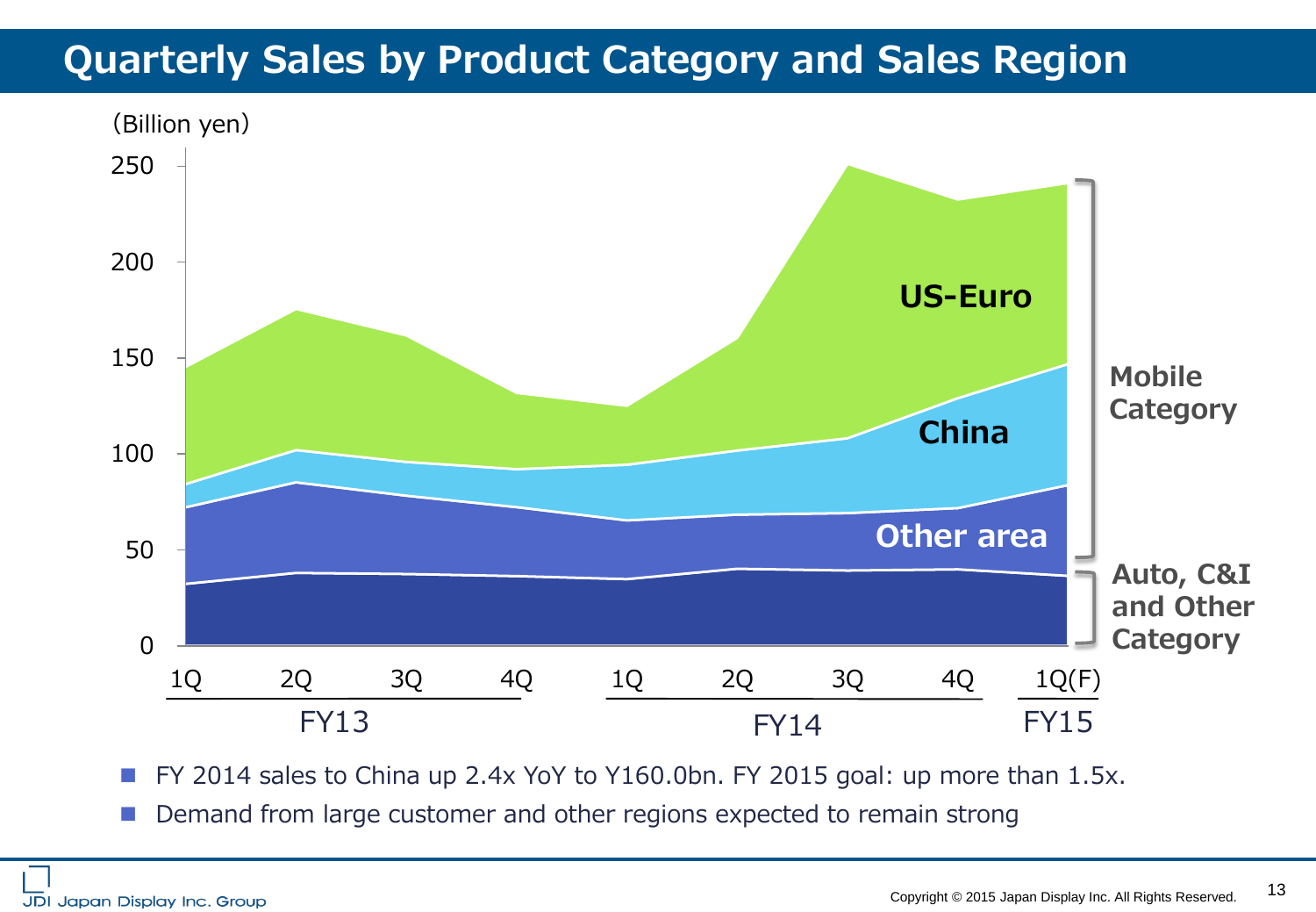## **Smartphone Display Sales to China/Asian by Resolution**



Planned 4Q14 WQHD product shipments postponed due to customer reasons

■ Pixel Eyes<sup>™</sup> ratio -- 4Q14: 60%+, 1Q15: 70%+ (forecast)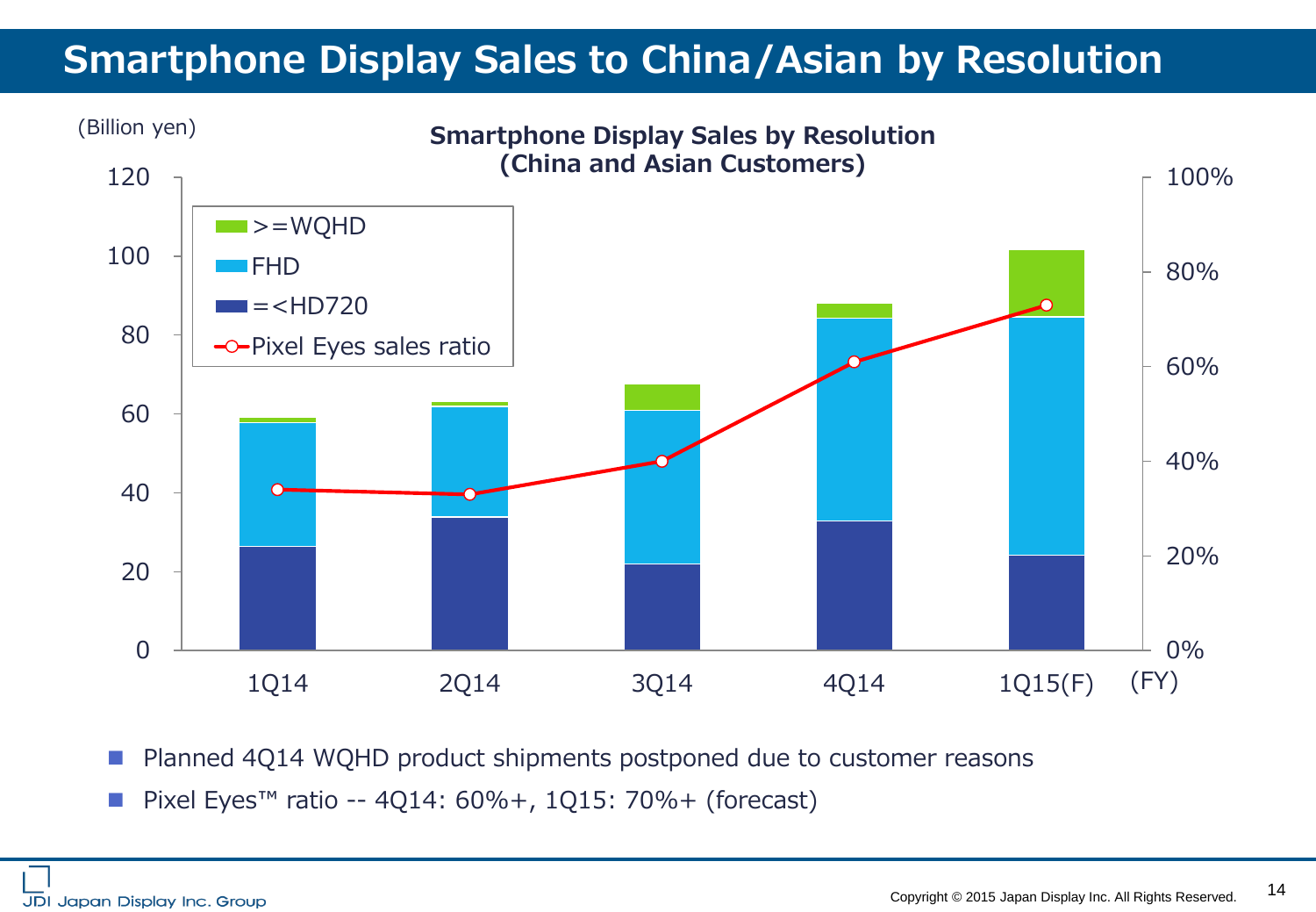## **Sales Expectation by Resolution and Customer Region**

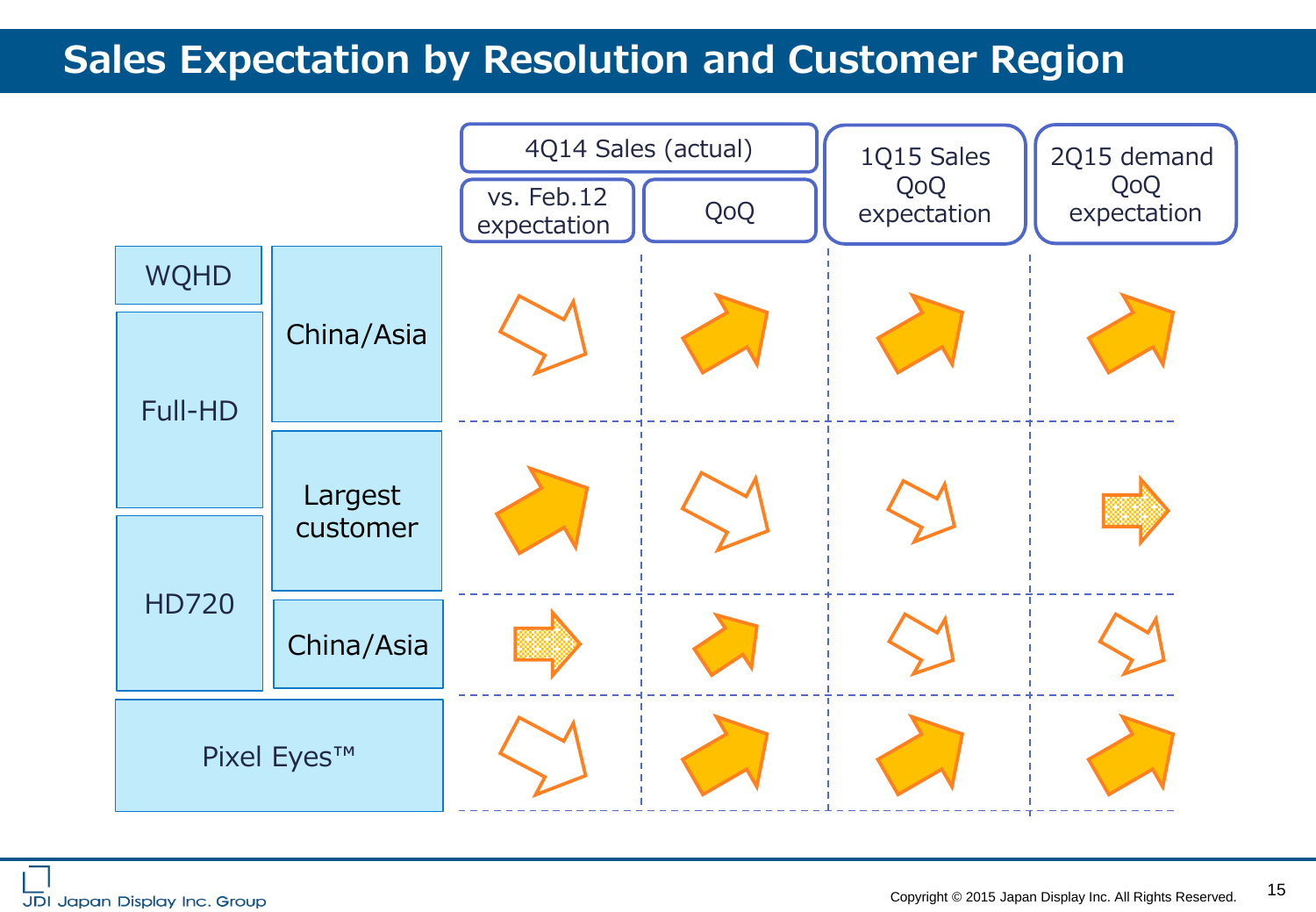## **Financial forecast and revisions**

As 80% of JDI sales depends on smartphone display market large fluctuations in customer demand make accurate sales forecasts difficult. From FY2015 JDI will issue quarter-to-quarter sales and op. income instead of full-year forecasts

|                            | (Billion yen)                                                                                                                                                                                                                                                                                                                              | Net<br>sales | Op.<br>income | Dep. &<br>Amort | <b>R&amp;D</b><br>expense | FX rate     |  |
|----------------------------|--------------------------------------------------------------------------------------------------------------------------------------------------------------------------------------------------------------------------------------------------------------------------------------------------------------------------------------------|--------------|---------------|-----------------|---------------------------|-------------|--|
|                            | 1Q-FY15 Forecast                                                                                                                                                                                                                                                                                                                           | 240.0        | 2.0           | 21.2            | 6.8                       | ¥115.0/US\$ |  |
|                            | 4Q-FY14 Results                                                                                                                                                                                                                                                                                                                            | 232.6        | 10.7          | 18.9            | 5.2                       | ¥119.2/US\$ |  |
| 1Q-FY15<br>forecast        | Sales same level as previous quarter due to strong demand for high-end smartphone displays<br>$\checkmark$<br>Reasons why op. income expected to fall QoQ:                                                                                                                                                                                 |              |               |                 |                           |             |  |
|                            | Marginal profit: Rising high-end sales but temporary increase in shipments of low-margin<br>products means worse product mix, so only slightly up QoQ.<br>Higher fixed costs: depreciation costs, R&D expenses etc.<br>$\bullet$<br>Forex sensitivity: Almost no impact (due to increase in yen-dominated mobile displays)<br>$\checkmark$ |              |               |                 |                           |             |  |
|                            | Higher sales and improved costs as of 2Q to boost marginal profit; forecast op. income levels<br>$\checkmark$<br>similar to 2H-FY2014.                                                                                                                                                                                                     |              |               |                 |                           |             |  |
| <b>FY 2015</b><br>forecast | FY 2015 forecast:<br>Depreciation and amortization: Y85.0bn (+Y14.1bn YoY)<br>R&D expenses: Y26.0bn (+Y10.0bn YoY)<br>Capex: Y210.0bn (including amount allocated from receipts)                                                                                                                                                           |              |               |                 |                           |             |  |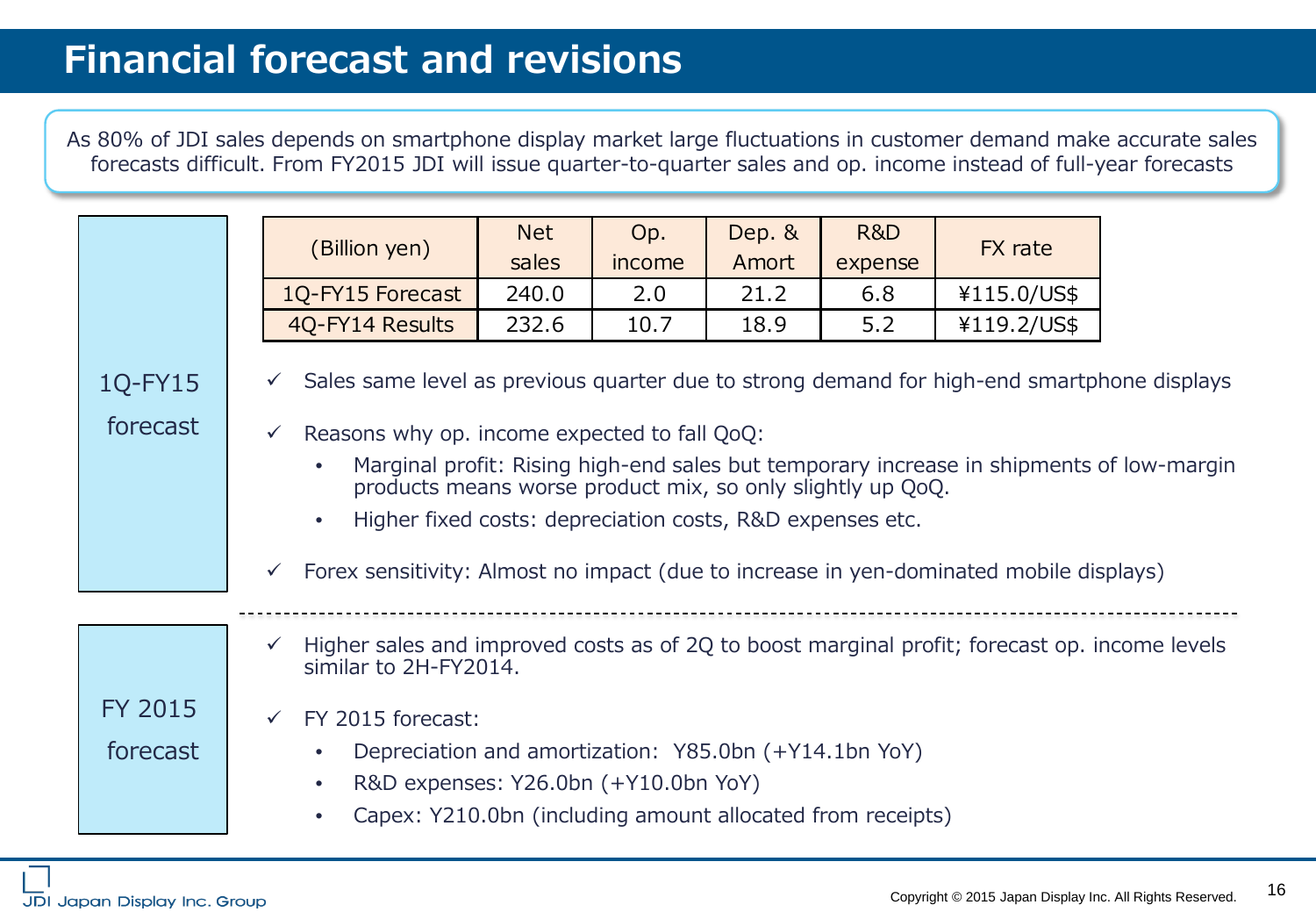## **Medium-term management goals & dividend policy**

| Medium-<br>term<br>management<br>goals | In 3 years: Achieve an overwhelming leading position in the smartphone market<br>Steep ramp up, high yields at the new Hakusan Plant<br>Larger portfolio of powerful technologies<br>Lower costs by strengthening module assembly operations<br>$\bullet$<br>In 5 years: More than 30% of sales derived from non-mobile business (automotive,<br>reflective LCD, OLED)<br>Within 3 years: A solid base of growth-sustaining earnings<br>Margin goals via implementing above policies to grow sales, improve earnings<br>Op. margin: 10%, EBITDA margin: 20%, ROE: 10%+ |
|----------------------------------------|------------------------------------------------------------------------------------------------------------------------------------------------------------------------------------------------------------------------------------------------------------------------------------------------------------------------------------------------------------------------------------------------------------------------------------------------------------------------------------------------------------------------------------------------------------------------|
|                                        |                                                                                                                                                                                                                                                                                                                                                                                                                                                                                                                                                                        |

Dividend policy

- End-year FY 2015 dividend planned as free cash flow is expected to improve. Dividend amount to depend on earnings (no mid-year dividend)
- Total return ratio of 30% as future goal for returning value to shareholders